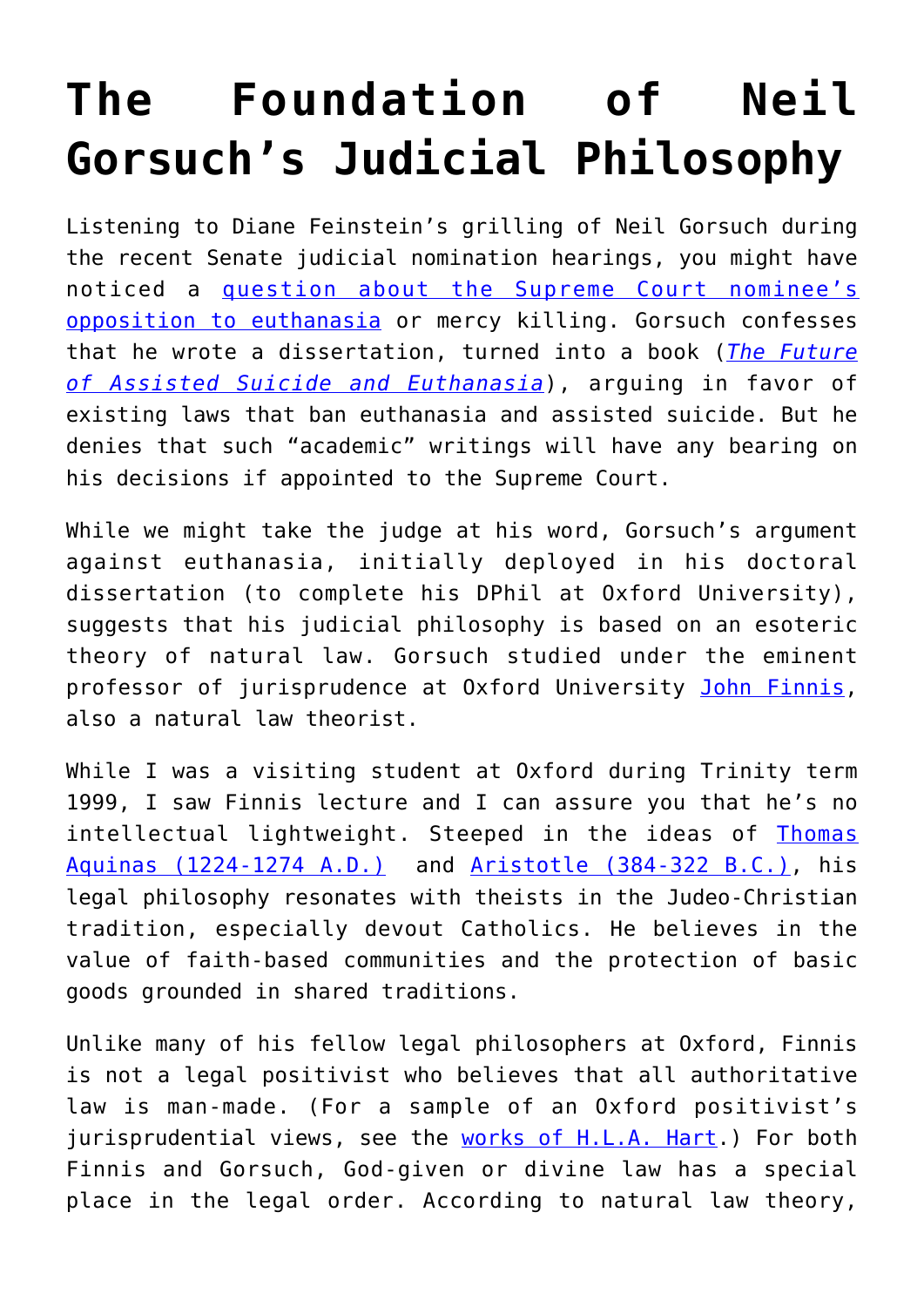when positive or man-made law conflicts with divine law, divine law always wins out. It's the basic idea at the heart of our [Declaration of Independence.](http://www.patheos.com/blogs/geneveith/2015/07/the-declaration-of-independence-and-natural-law/)

Although Finnis and Gorsuch finesse the matter, their jurisprudential theories boil down to the same idea: natural law is supreme. But it's difficult to persuade members of today's diverse polities that your God's laws transcend all legislation created by puny humans. So most contemporary natural law theorists hedge their bets. They theorize that natural law is not transcendent, but immanent within the norms and shared practices of our tradition-bound human communities.

As a natural lawyer, Judge Gorsuch's guiding rule is the Inviolability of Life Principle (sometimes called ['Sanctity of](https://en.wikipedia.org/wiki/Sanctity_of_life) [Life'\)](https://en.wikipedia.org/wiki/Sanctity_of_life): Life is an end-in-itself and should therefore *never* be treated as a means to satisfy others' ends. (Physicianassisted suicide meant to free up hospital beds, for instance, would clearly violate this principle.) In Gorsuch's own words, life is "intrinsically worthwhile, an end that is reason, sufficient in and of itself, for action and choice and decision … It is not something whose value must be (or can be) deduced by some prior premises or contingent on other facts or arguments."

Gorsuch's position on euthanasia has its critics. The legal philosopher [Gerald Dworkin's review](http://newramblerreview.com/component/content/article?id=181:no-exit) of *The Future of Assisted Suicide and Euthanasia* is scathing. Dylan [Matthews' article at](http://www.vox.com/policy-and-politics/2017/2/4/14491852/neil-gorsuch-book-euthanasia-abortion) [Vox](http://www.vox.com/policy-and-politics/2017/2/4/14491852/neil-gorsuch-book-euthanasia-abortion), which extends Gorsuch's reasoning about euthanasia to abortion and then rejects this speculative position, is uncharitable. Indeed, it's a good example of a [straw-man](https://en.wikipedia.org/wiki/Straw_man) [fallacy](https://en.wikipedia.org/wiki/Straw_man).

So Gorsuch's judicial philosophy is based on natural law theory. One of those natural laws is the Inviolability of Life Principle: Human life is foundational, God-given and a basic good that human communities traditionally value. End of story.